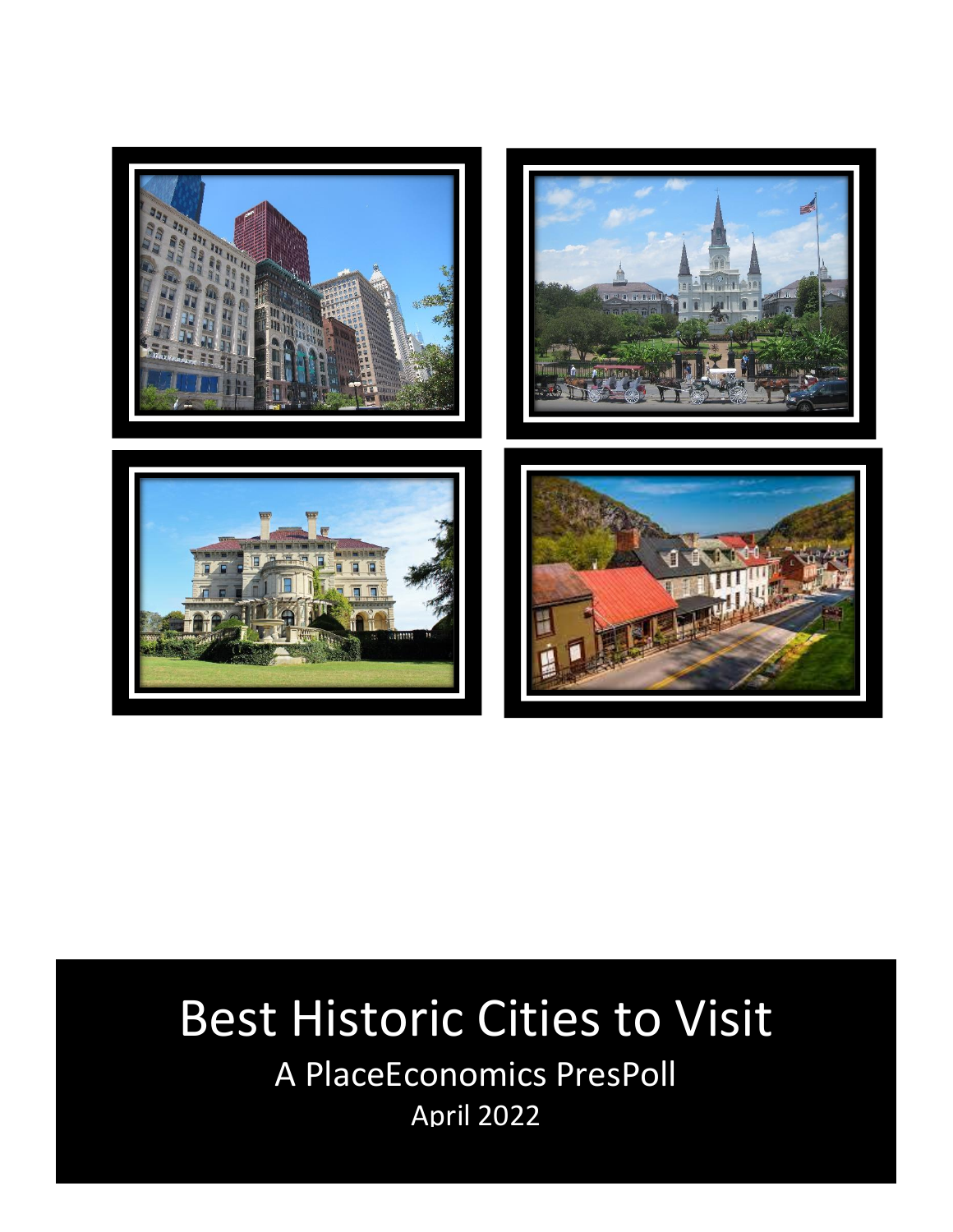## Introduction

[PlaceEconomics](https://www.placeeconomics.com/) and our companion firm[, Heritage Strategies International,](https://www.hs-intl.com/) work at the intersection of historic resources and economics. To inform our own research, but also to provide insights to those working in the field of heritage conservation, we periodically conduct online surveys which we call *PresPolls*. These surveys are conducted using Survey Monkey, a link to which is provided through our direct mail list and through social media.

This poll asked about the best US historic cities to visit. Links to the survey were provided in two of our Facebook pages [\(PlaceEconomics](https://www.facebook.com/PlaceEconomics) and [Donovan Rypkema\)](https://www.facebook.com/drypkema/) as well as on the Facebook page of Historic [Preservation Professionals.](https://www.facebook.com/groups/1517980715161179) Additionally, we sent a link to the survey to our US mailing list of more than 6,000.

The survey was open from March 28 through April 4, 2022. One hundred and twenty-two responses were received. The vast majority of both our Facebook friends and our mailing list have at least an interest in and are often vocal advocates for historic preservation. Many of them are professionals in the field in the private, public, or non-profit sectors. While not every respondent to this survey would selfidentify as heritage conservation proponent, most would.

The survey included five questions. The first four questions asked the respondents to list the "Best historic American cities to visit" within population categories. Those categories were "Large" (over 500,000); "Mid-Sized" (50,000 to 500,000); "Small" (10,000 to 50,000); and "Small Town" (Under 10,000). The final question read, "What are some great "sleeper" historic towns or cities in America - ones that you think are under-known and/or underappreciated?"

All five questions were open-ended and the respondents were told they could list up to three cities.

## Question 1 -- Best large (over 500,000) historic American cities to visit. (list up to three)

In total 27 large cities were mentioned. The top ten were:

- 1. Chicago
- 2. Boston
- 3. Philadelphia
- 4. New York
- 5. Washington
- 6. San Francisco
- 7. San Antonio
- 8. Milwaukee
- 9. Nashville
- 10. Louisville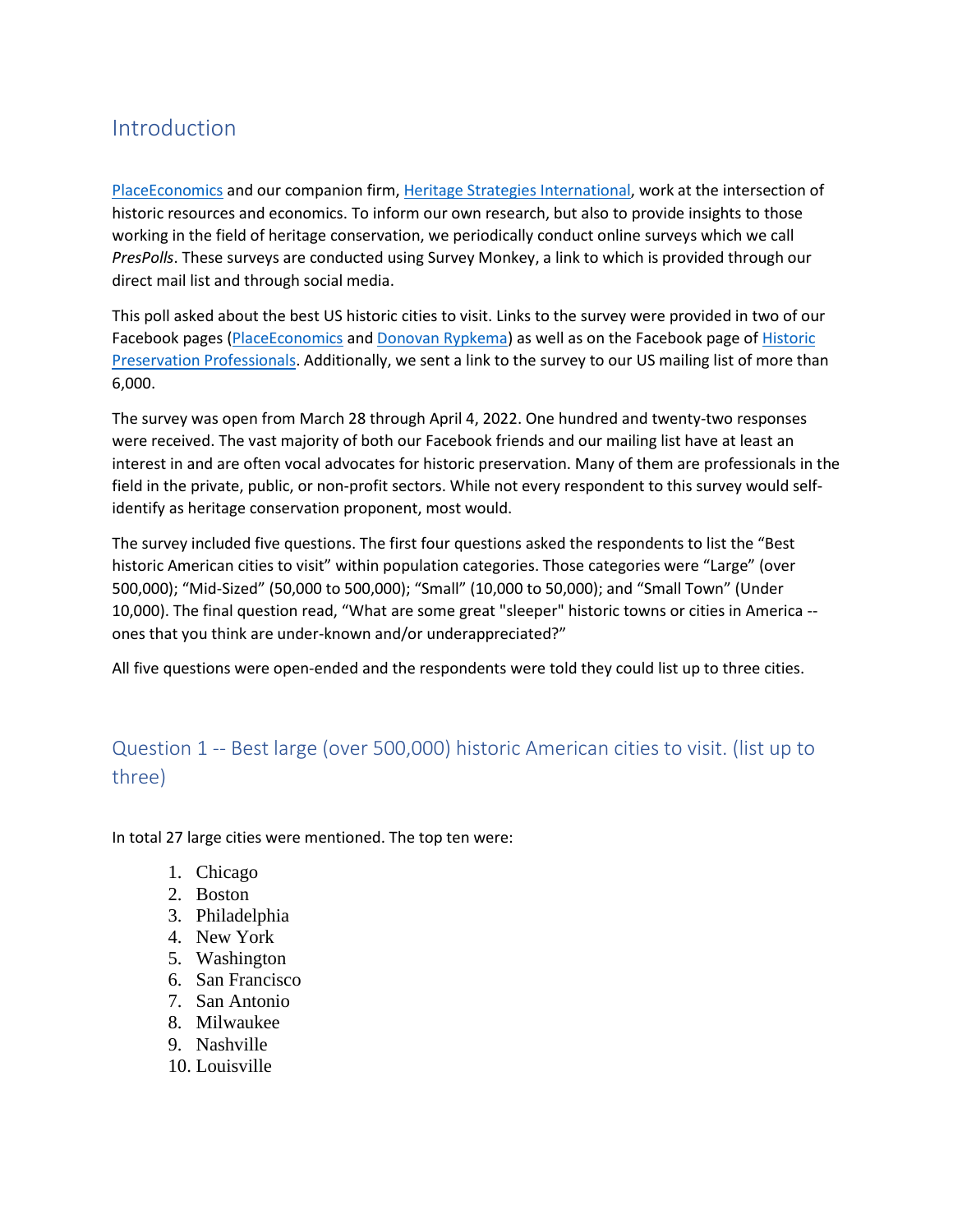Other cities mentioned by at least two respondents were:

- Atlanta
- Baltimore
- Denver
- Detroit
- Indianapolis
- Kansas City
- Los Angeles
- Memphis
- Portland, OR
- Seattle
- Tucson

Question 2 -- Best mid-sized (50,000 to 500,000) historic American cities to visit. (list up to three)

In total 70 mid-sized cities were mentioned. The top ten were:

- 1. New Orleans
- 2. Savannah
- 3. Charleston
- 4. Santa Fe
- 5. Cincinnati
- 6. Asheville
- 7. Portland, ME
- 8. Alexandria
- 9. Providence
- 10. (t) Buffalo
- 10. (t) Cleveland

Other cities mentioned by at least two respondents were:

- Albany, NY
- Athens, GA
- Birmingham, AL
- Boulder, CO
- Burlington, VT
- Fort Wayne, IN
- Franklin, TN
- Galveston, TX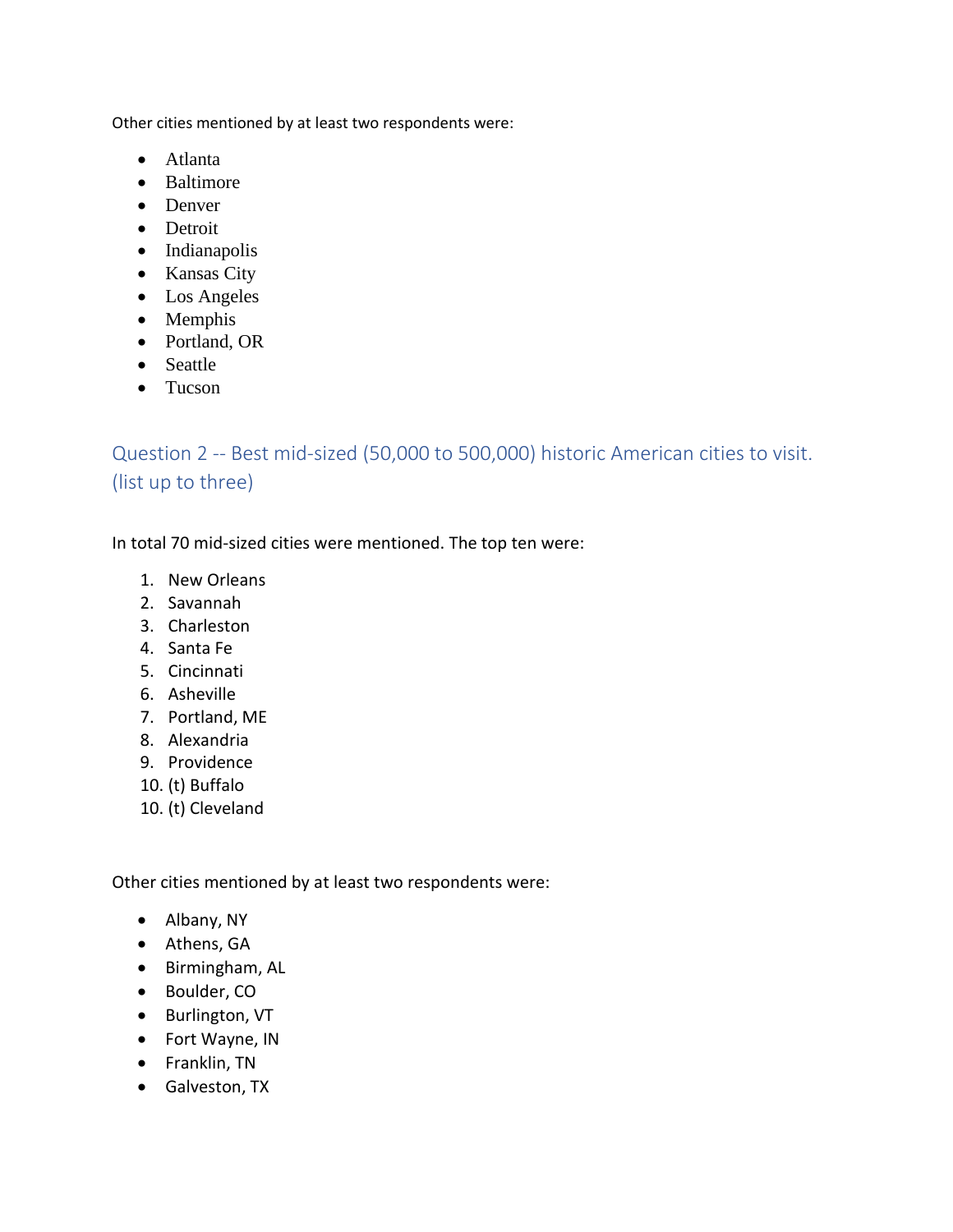- Knoxville, TN
- La Crosse, WI
- Lancaster, PA
- Lawrence, KS
- Lexington, KY
- Macon, GA
- Miami Beach, FL
- Mobile, AL
- Pittsburgh, PA
- Richmond, VA
- San Juan, PR
- Sarasota, FL
- St. Louis, MO
- Tulsa, OK
- Winston-Salem, NC

Question 3 -- Best small (10,000 to 50,000) historic American cities to visit. (List up the three)

In total 129 small cities were mentioned. The top ten were:

- 1. Newport, RI
- 2. St. Augustine, FL
- 3. Williamsburg, VA
- 4. Annapolis, MD
- 5. Portsmouth, NH
- 6. Beaufort, SC
- 7. Madison, IN
- 8. Natchez, MS
- 9. Staunton, VA
- 10. (t) Bardstown, KY
- 10. (t) Easton, PA
- 10. (t) Salem, MA

Other cities mentioned by at least two respondents were:

- Auburn, NY
- Cedarburg, WI
- Charlottesville, VA
- Columbus, IN
- Durango, CO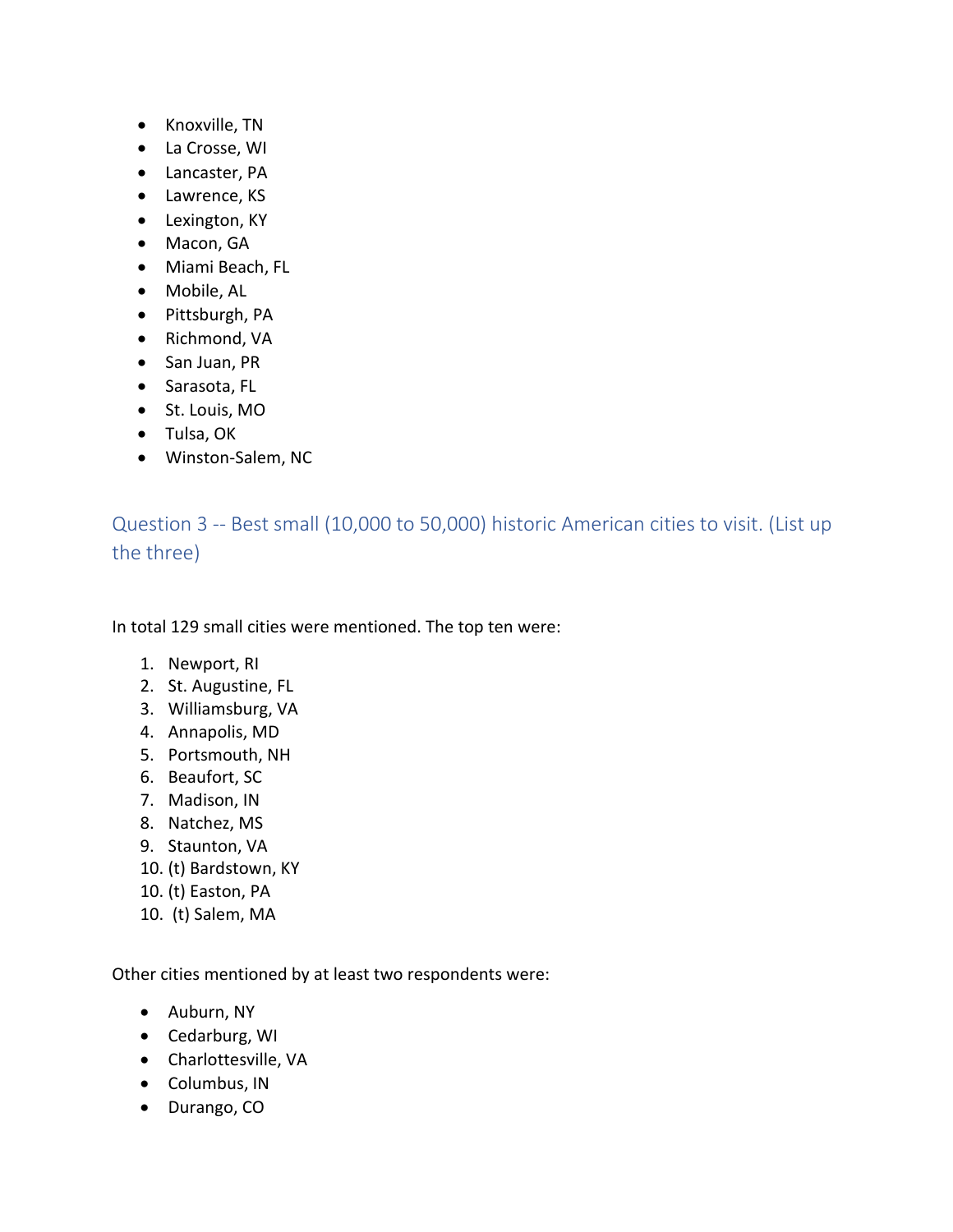- Eureka, CA
- Fernandina Beach, FL
- Frankfort, KY
- Fredericksburg, TX
- Guthrie, OK
- Harrisburg, PA
- Key West, FL
- Nantucket, MA
- Natchitoches, LA
- Newburgh, NY
- Newburyport, MA
- Paducah, KY
- Saratoga Springs, NY
- Thomasville, GA
- Traverse City, MI
- Winona, MN

Question 4 -- Best small (under 10,000) historic American towns to visit. (List up to three)

In total 162 small towns were mentioned. The top ten were:

- 1. Cape May/Wildwood, NJ
- 2. Harpers Ferry, WV
- 3. Lexington, VA
- 4. Taos, NM
- 5. Galena, IL
- 6. Jonesborough, TN
- 7. Provincetown, MA
- 8. St. Genevieve, MO
- 9. Gettysburg, PA
- 10. Hudson, NY

Other cities mentioned by at least two respondents were:

- Apalachicola, FL
- Astoria, OR
- Bar Harbor, ME
- Doylestown PA
- Eureka Springs, AR
- Gaylord, MI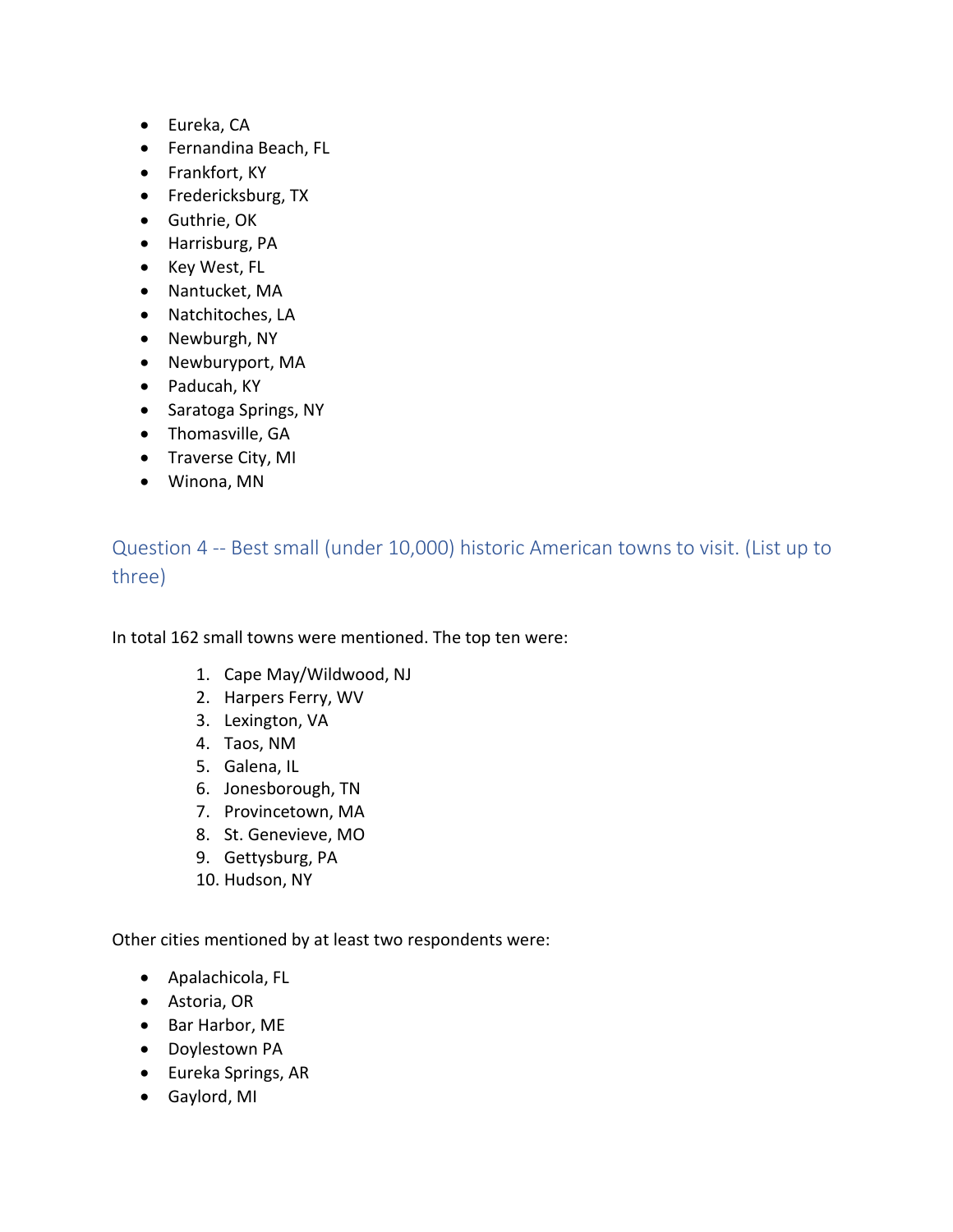- Georgetown CO
- Granite Falls, MN
- Halifax NC
- Hingham MA
- Hot Springs SD
- Jacksonville OR
- Jekyl Island, GA
- Jerome, AZ
- Jim Thorpe. PA
- Junction City, AR
- LaGrange, KY
- Lake Placid, NY
- Leavenworth, WA
- Lewes, DE
- Littleton, NH
- Lockhart, TX
- Margaret, TX
- Marshall, MI
- Maysville, KY
- Mendocino, CA
- Middleburg VA
- Mount Dora, FL
- Nantucket, MA
- New Castle, DE
- New Harmony, IN
- Ocean Grove, NJ
- Old Mesilla, NM
- Peabody, KS
- Perryville, KY
- Ponchatoula, LA
- Prattville AL
- Rensselaerville, NY
- Sag Harbor, NY
- Skaneateles NY
- South Haven, MI
- St Francisville, LA
- Telluride, CO
- Virginia City, NV
- Williams, AZ
- Woodstock, VT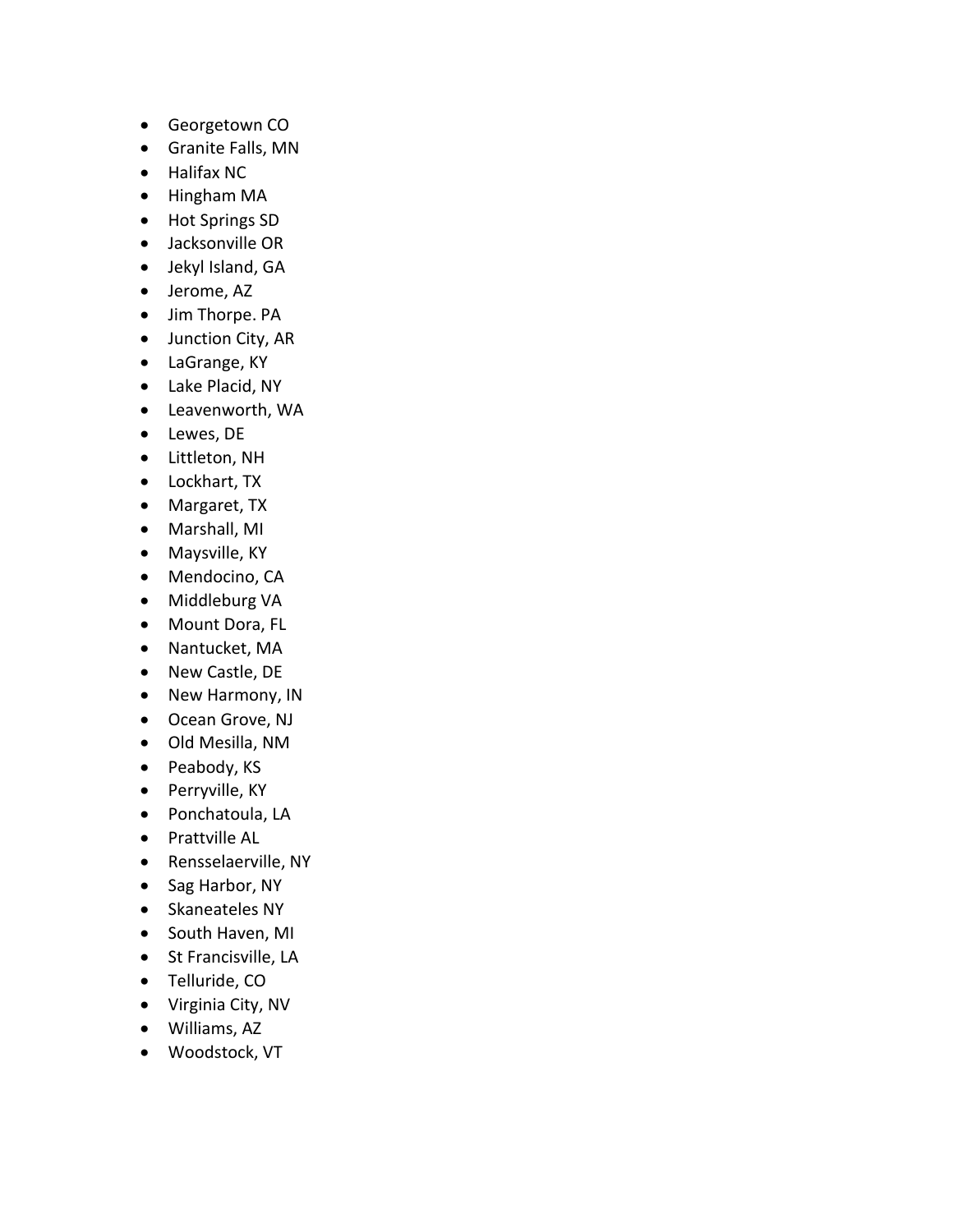Question 5 -- What are some great "sleeper" historic towns or cities in America - ones that you think are under-known and/or underappreciated? (List up to three)

A total of 156 towns and cities were mentioned. The places mentioned most often were:

- Baltimore, MD
- Beaufort, SC
- Columbus, IN
- Detroit, MI
- Madison, IN
- Natchitoches LA

Because these were "Sleeper" towns and cities, all the places that received at least one mention are listed, alphabetically, below:

- Abita Springs, LA
- Ann Arbor, MI
- Ardmore, PA
- Aspen, CO
- Augusta, GA
- Augusta, KY
- Bakersfield, CA
- Baltimore. MD
- Bayfield, WI
- Beacon, NY
- Beaufort, SC
- Bisbee, AZ
- Bluffton, SC
- Boise, ID
- Buffalo, NY
- Burlington, VT
- Butte, MT
- Calistoga, CA
- Calumet, MI
- Cape Girardeau, MO
- Cape May, NJ
- Capitola, CA
- Casselberry, FL
- Castilian Springs, TN
- Chattanooga, TN
- Chestertown, MD
- Cheyenne, WY
- Chicago, IL
- Cincinnati, OH
- Claremont, CA
- Clarkston, GA
- Clarksville, GA
- Clayton, NY
- Cleveland, OH
- Columbus, IN
- Columbus, MS
- Concord, NH
- Cortez, CO
- Council Grove, KS
- Covington, LA
- Cumberland, MD
- Danville, VA
- Darien, GA
- Deadwood, SD
- DeFuniak Springs, FL
- DeLand, FL
- Denton, TX
- Detroit, MI
- Dover, Delaware
- Dubuque, IA
- Duluth, MN
- Easton, MD
- Eastport, ME
- Ennis, MT
- Erie, PA
- Essex, NY
- Eureka, CA
- Eureka Springs, AR
- Excelsior Springs, MO
- Fort Collins, CO
- Fort Wayne, IN
- Fort Worth, TX
- Franklin, TN
- Frederick, MD
- Fredericksburg, TX
- Geneva, NY
- Georgetown, CO
- Georgetown, SC
- Green Bay, WI
- Greenwich, NJ
- Grosse Isle, MI
- Hamilton, NY
- Hammond, LA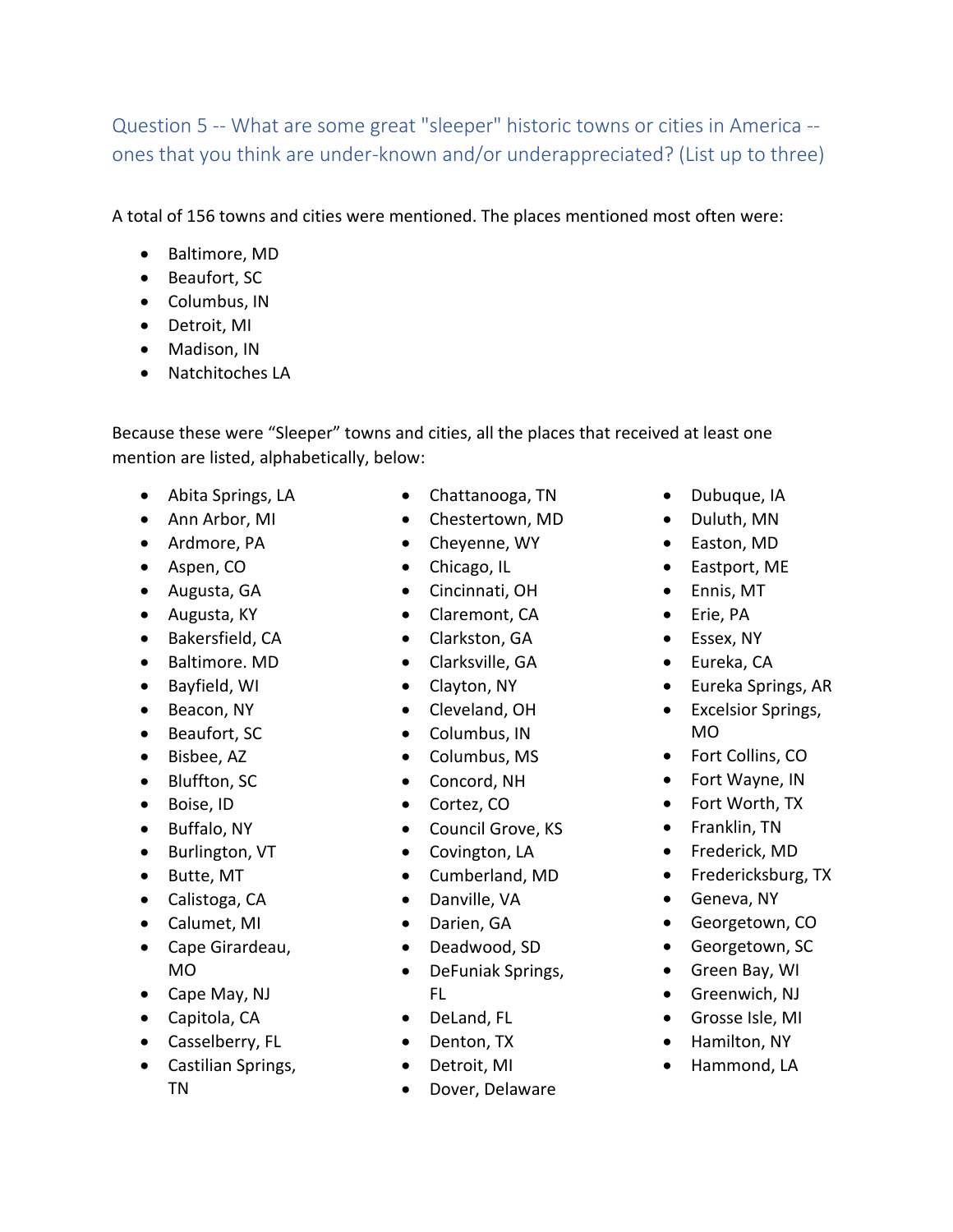- Hammondsport, NY
- Harrisburg, PA
- Helper, UT
- Hernando, MS
- Honolulu, HI
- Houghton, MI
- Isleton, CA
- Jim Thorpe, PA
- Jonesborough, TN
- Knoxville, TN
- La Conner, WA
- La Grange TX
- Lake Worth, FL
- Lancaster, PA
- Las Vegas, NM
- Lawrence, KS
- Lebanon, OH
- Lexington, KY
- Lexington, VA
- Lexington, MO
- Ligonier, IN
- Littleton, NH
- Louisville, Ky
- Lynchburg, VA
- Macon, GA
- Madison, IN
- Mauricetown, NJ
- Medina , NY
- Memphis, TN
- Mesilla, NM
- Midway, KY
- Milan, OH
- Milledgeville, GA
- Milwaukee, WI
- Mineral Point, WI
- Mobile, AL
- Montpelier, VT
- Mount Dora, FL
- Natchez, MS
- Natchitoches, LA.
- New Albany, IN
- New Castle, DE
- New Harmony, IN
- Newburyport, MA
- Newport, VT
- Newport, RI
- Northfield, MN
- Norwalk, OH
- Ocean Springs, MS
- Ogden, UT
- Paducah, KY
- Pittsburgh, PA
- Portland, ME
- Providence, RI
- Red Wing, MN
- Rockport, MA
- Rome , GA
- $\bullet$ S t Genevieve , MO
- San Juan, PR
- San Marcos, TX
- Saratoga Springs , NY
- Silver City , NM
- Spokane, WA
- St Charles, MO
- Staunton, VA
- Superior, WI
- Tahlequah, OK
- Taos, NM
- Thomasville, GA
- Troy, NY
- Tulsa, OK
- Vermilion, OH
- Wallace, LA
- Warrenton, VA
- Waterford, VA
- Watkins Glen, NY
- Wheeling, WV
- Wichita, KS
- Wildwood, NJ
- Winchester, VA
- Winston-Salem, NC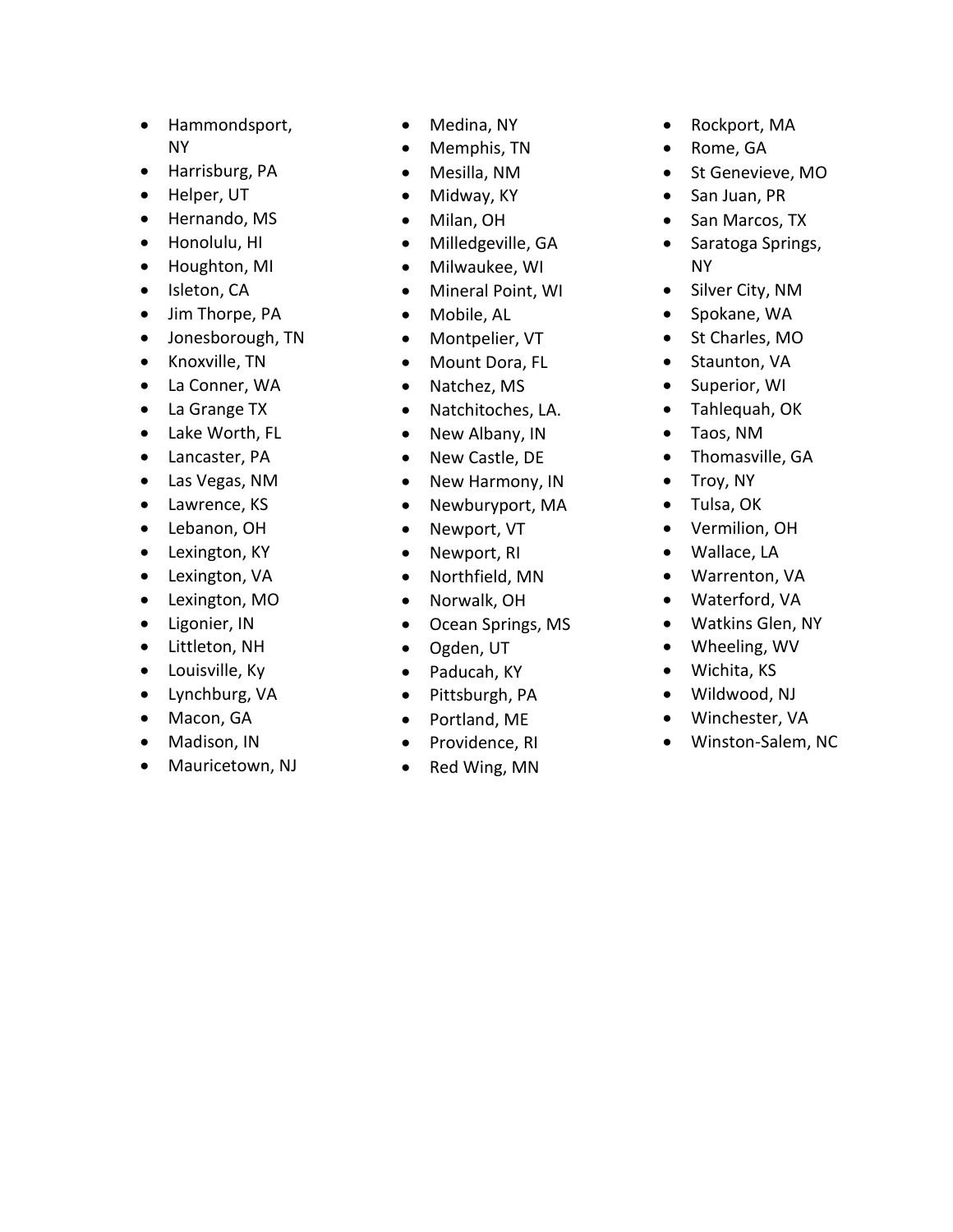

## **Historic Cities to Visit**

**Americans are traveling again, and millions will be visiting historic towns and cities. Here are what one British travel agency named as the best historic cities to visit:**

- **1. Williamsburg**
- **2. Savannah**
- **3. Charleston**
- **4. St. Augustine**
- **5. Boston**
- **6. Washington**
- **7. Santa Fe**
- **8. Philadelphia**
- **9. New Orleans**
- **10. San Antonio**

**All great places of course. But we want to know what American preservationists think are the** best historic cities and towns to visit. Give us your list, by city size, and the "sleeper" historic **cities more people should know about. You are welcome to include any of the above among your selections. We will release the results of the survey next week, in case you need to plan this summer's vacation.**

1. Best large (over 500,000) historic American cities to visit. (list up to three)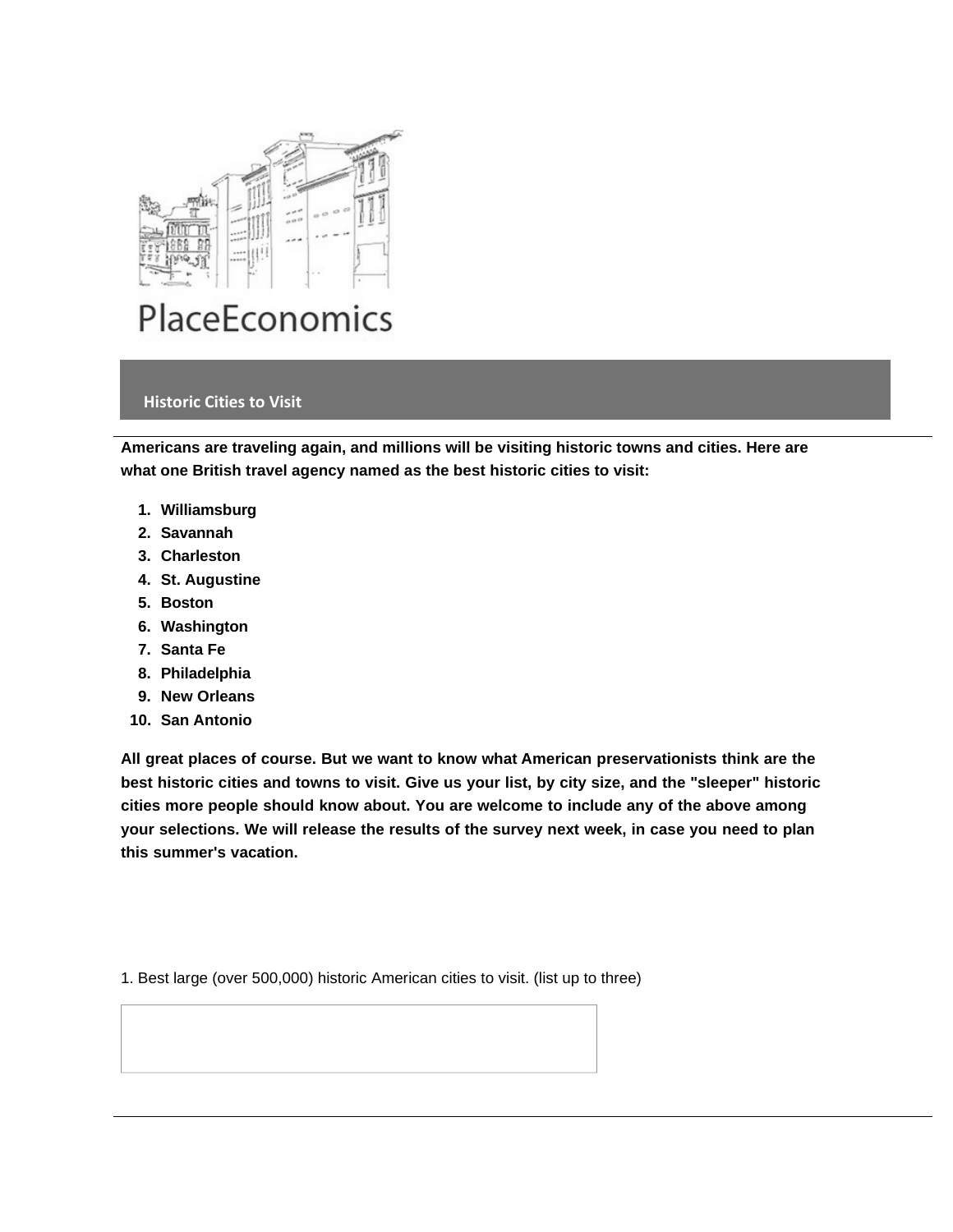2. Best mid-sized (50,000 to 500,000) historic American cities to visit. (list up to three)

3. Best small (10,000 to 50,000) historic American cities to visit. (List up the three)

4. Best small (under 10,000) historic American towns to visit. (List up to three)

5. What are some great "sleeper" historic towns or cities in America -- ones that you think are underknown and/or underappreciated. (List up to three)